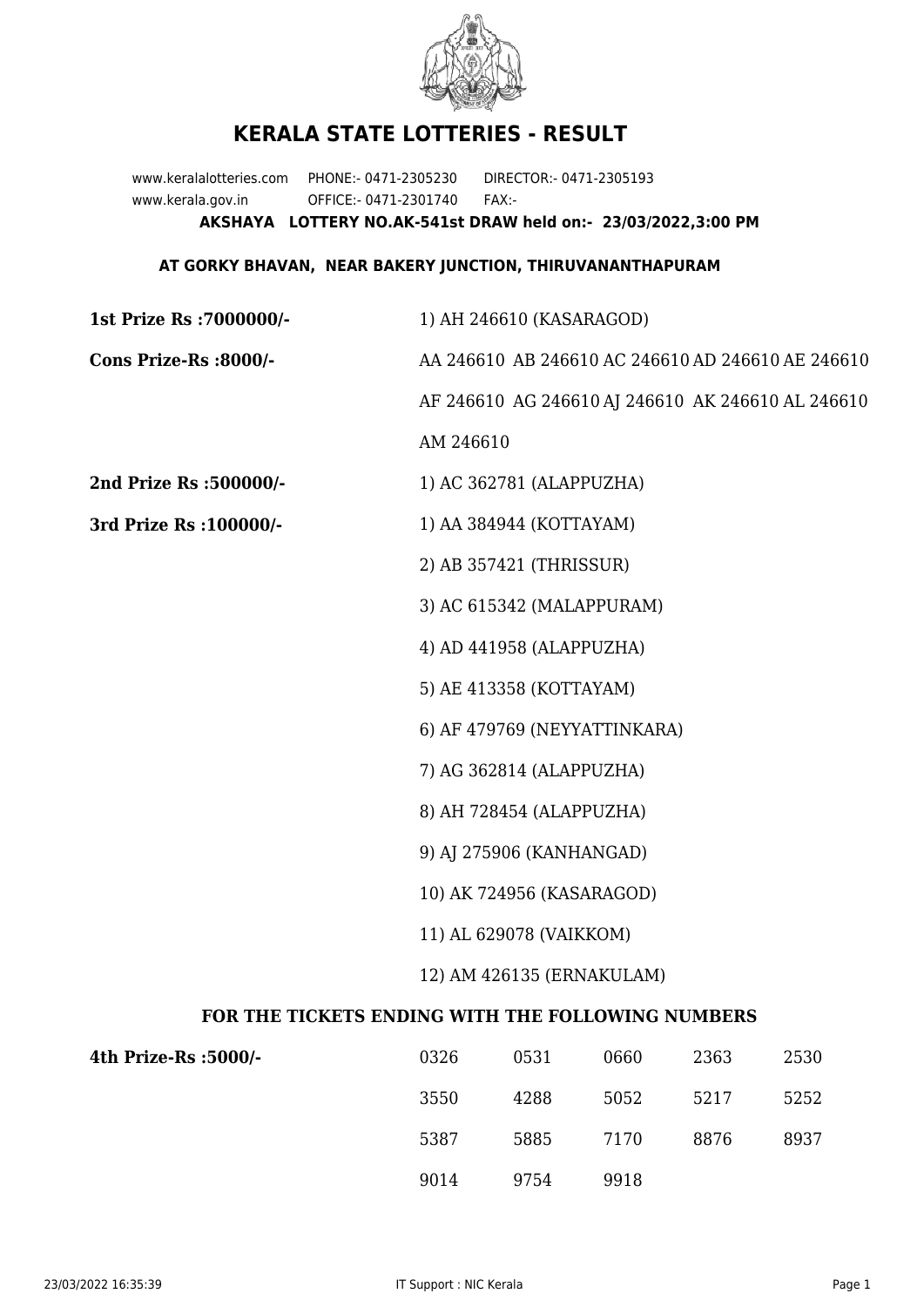| 5th Prize-Rs : 2000/- | 0246 | 0666 | 3687 | 6073 | 6661 |
|-----------------------|------|------|------|------|------|
|                       | 6853 | 7787 |      |      |      |
| 6th Prize-Rs : 1000/- | 1273 | 1449 | 1679 | 1693 | 1937 |
|                       | 2237 | 2266 | 2399 | 3555 | 3767 |
|                       | 4021 | 4187 | 5026 | 5317 | 5612 |
|                       | 5826 | 5960 | 6521 | 6776 | 7133 |
|                       | 7230 | 7373 | 8173 | 8710 | 9228 |
|                       | 9714 |      |      |      |      |
| 7th Prize-Rs :500/-   | 0008 | 0104 | 0141 | 0414 | 0426 |
|                       | 0695 | 0963 | 1038 | 1169 | 1187 |
|                       | 1328 | 1369 | 1551 | 1661 | 1682 |
|                       | 1772 | 1814 | 1958 | 2062 | 2200 |
|                       | 2258 | 2488 | 2828 | 2921 | 2945 |
|                       | 3006 | 3046 | 3294 | 3541 | 4018 |
|                       | 4063 | 4089 | 4206 | 4706 | 4761 |
|                       | 4885 | 5164 | 5277 | 5298 | 5299 |
|                       | 5332 | 5570 | 5597 | 5600 | 5620 |
|                       | 5626 | 5868 | 6251 | 6376 | 6903 |
|                       | 6987 | 7110 | 7196 | 7246 | 7499 |
|                       | 7574 | 7629 | 7703 | 8112 | 8345 |
|                       | 8376 | 8385 | 8512 | 8575 | 8742 |
|                       | 8809 | 9557 | 9580 | 9666 | 9789 |
|                       | 9805 | 9948 |      |      |      |
| 8th Prize-Rs : 100/-  | 0307 | 0435 | 0438 | 0656 | 0699 |
|                       | 0736 | 0763 | 0832 | 0949 | 1115 |
|                       | 1125 | 1164 | 1165 | 1170 | 1210 |
|                       | 1227 | 1269 | 1546 | 1695 | 1751 |
|                       | 2078 | 2156 | 2292 | 2304 | 2349 |
|                       | 2403 | 2463 | 2483 | 2627 | 2746 |